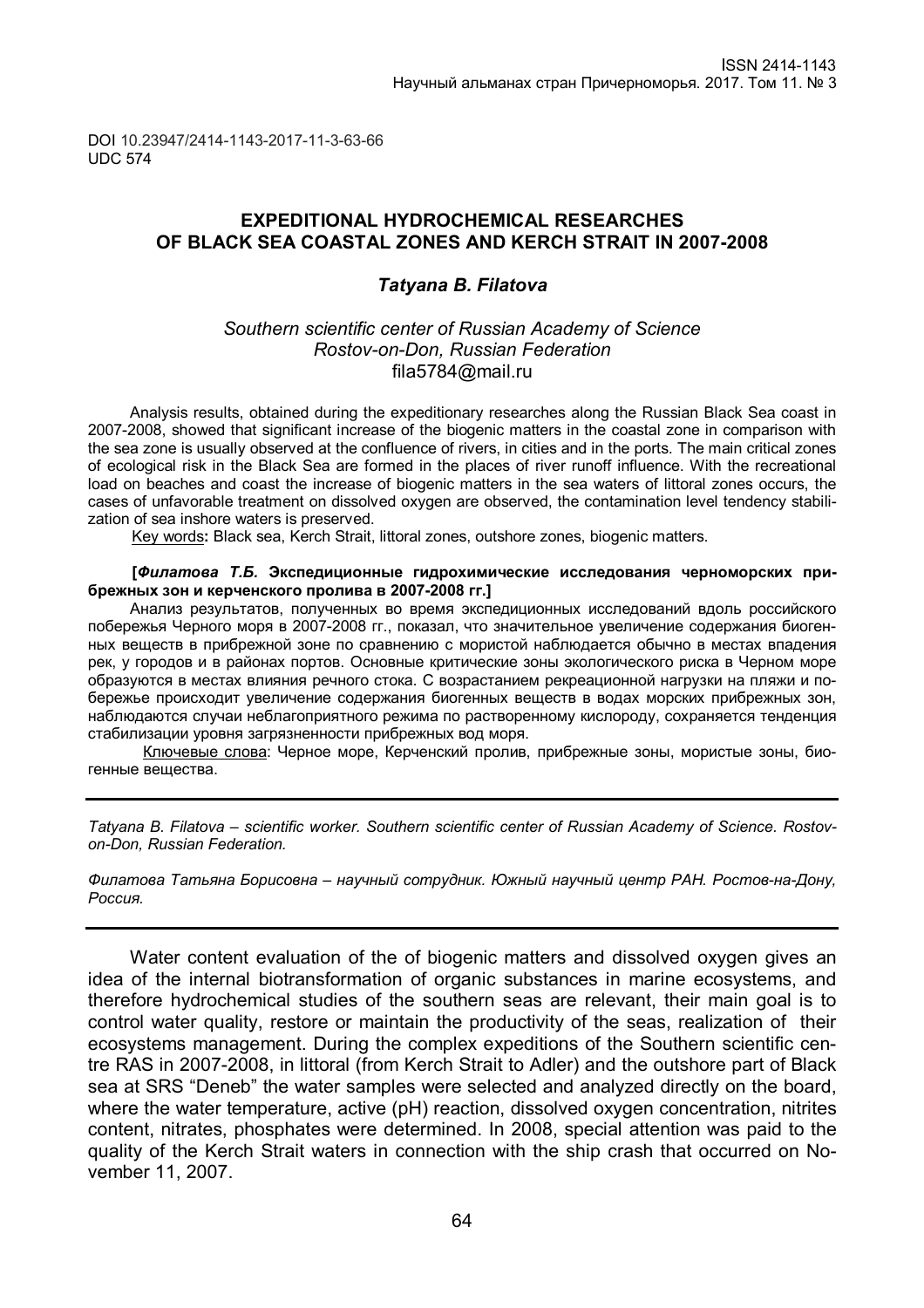Water samples were taken by the bathometers of Molchanov and Niskin. The water temperature and the dissolved oxygen concentration were determined using a portable analyzer of dissolved oxygen MARK-302E, the hydrogen index – using a portable pHmeter HANNA. The concentrations of dissolved nutrients were determined after measuring the temperature, pH, concentration of dissolved oxygen, after filtering the samples: phosphates – by the method of Morphy and Riley [2]; nitrites – by the method of Bandschneider and Robinson [1]; nitrates – by the method of Morris and Riley (in the modification of Grasshoff, Strickland and Parsons, Sapozhnikov, Gusarova, Lukashev) [1]. In April 2007, in the coastal zone of the Black Sea, the phosphate content in the area of Anapa (Vityazevo), in the area of Tuapse and in the Sochi region (Dagomys) exceeded the maximum allowable concentration for fisheries (MAC) in 1.4, 3.5 and 2.4 times accordingly. Nitrites and nitrates did not exceed the MAC. In the waters of the surveyed section of the Black Sea, the content of dissolved oxygen ranged from 64 to 118% in the surface layer. In the near-bottom layer, at some stations the concentration of dissolved oxygen was below 50% (opposite to Tuapse – 30%, opposite to Adler – 49%) or slightly higher (at a station in the Arkhipo-Osipovka area – 56%). During water sampling, the smell of hydrogen sulfide was felt, there were signs of overseas phenomena in the samples of benthos.

In the summer of 2007, in water samples, collected at coastal stations in the Black Sea, the pH value in the surficial unit changed in the range 8.1-8.6, the content of dissolved oxygen was determined from 42 to 106%. In spring of 2008, the content of phosphates in water samples collected near the village of. Lazarevskoe, in the surficial unit was 5 times higher in comparison with the corresponding outshore area. In the coastal region in the Adler area, the phosphate concentration in the surficial unit was 24 times higher and in the benthal horizon 38 times higher than at the corresponding outshore station. The increase of phosphates content (in 2 times) and nitrates (in 5 times) in surficial unit in littoral zone in comparison with outshore one was observed in the researched water area in front of Novorossiysk in the summer of 2008. In comparison with coastal stations, both the reduction in nutrient concentrations and the increase in nutrient concentrations were observed in the fall of 2008, in coastal areas, mainly due to hydrometeorological factors (primarily wind direction). There was an increase in the phosphate content (2.5 times), nitrites (20 times) and nitrates (1.5 times) in the surficial unit in the coastal zone in front of Tuapse city in comparison with the moraine one. Decrease of biogenic matters concentrations with the coast recession was observed on the cut (phosphates from 5 to 0 mcg/l, nitrites – from 2 to 0 mcg/l, nitrates – from 7 to 3 mcg/l). The biogenic matters content was the same in the water samples, collected from the surface layer during the calm and analyzed with the interval in 1 hour at the stations in front of Anapa city. At the same time, the content of nitrates and phosphates in the sea station in front of Adler city was 2 times higher than at the coast (due to the northeasterly wind) [5, p. 48].

Water samples were taken from the surficial unit in the zone of river and sea waters mixing, on the traverse of the Mzymta River, in order to study the effect of river runoff on the nutrient regime in coastal marine areas. In the water of the Mzymta River flowing into the Black Sea near Adler, in June the phosphate content was 3 times higher, nitrites were also 3 times higher, nitrates were 20 times higher than in the surrounding seawater. As in June, in October 2008, water samples, which the Mzymta River carries into the Black Sea, were analyzed. The content of phosphates and nitrites was higher than in surrounding seawater, but insignificantly in comparison with June 2008 [3]. When analyzing water samples, collected in the Kerch Strait, it is noteworthy that in April 2007 nitrites and nitrates in this water area were observed by us in concentrations close to zero, and in April 2008 the content of nitrites varied from 2 mcg / l to 4 mcg / l, and nitrates from 0 mcg / l to 7 mcg / l, at one station the phosphate content was close to the MAC, at the two other stations, the MAC was exceeded in phosphates. There was no registration of the MAC bio-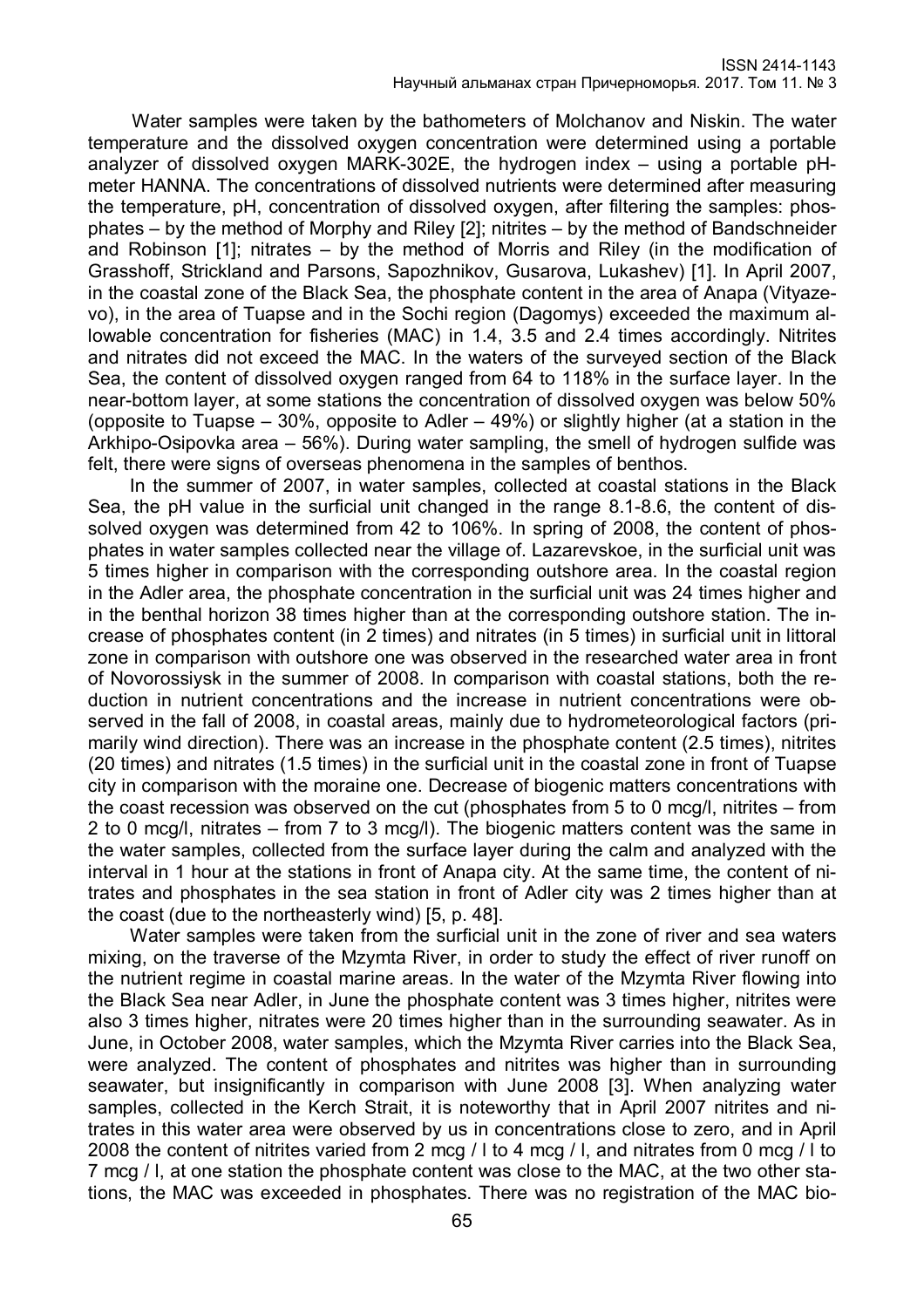genic matters exceedance in the waters of Kerch Strait in June 2008. In water samples taken directly from the sunken ship "Volgoneft-139", the increase in biogenic matters content was also not observed in June 2008 [4].

The analysis of results, obtained during expeditionary researches along the Russian coast of the Black sea and in the water area of Kerch Strait, makes it possible to draw the following conclusions. Significant increase of the biogenic matters content in the littoral zone in comparison with outshore zone is usually observed at the rivers confluence, near the cities and ports regions. The main critical zones of ecological risk in the Black Sea are formed in the places of river flow confluence. With increasing of recreational load on beaches and the coast, there is an increase of biogenic matters content in the waters of marine coastal zones, there are cases of unfavorable regime for dissolved oxygen, which is often a consequence of the high content of readily oxidizable organics in water. Comparison of the obtained data with the previous one gives the ground to believe that the stabilization tendency of the marine pollution level remains, while one should bear in mind not the reservoir as a whole, but its coastal waters. The ecological status of the Caucasus Black Sea coast currently can be in general estimated as quite satisfactory. This is essential for the further development of the resort business on these shores, grounded ecologically and economically. The increase, though insignificant of the determined biogenic matters content in the waters of Kerch Strait in April 2008 in comparison with April 2007, is probably explained by anthropogenic reasons and it is possible to suppose that it was connected with the occurred accident. The analysis results of hydrochemical samples, selected in June 2008, make it possible to draw a conclusion about that the given water ecosystem restored, overcoming the consequences of anthropogenic stress, the indice of researched hydrochemical parameters returned to the former level.

# *Литература*

- 1. Методы гидрохимических исследований основных биогенных элементов. М., 1988.
- 2. РД 52.24.382-2005. Массовая концентрация фосфатов и полифосфатов в водах. Методика выполнения измерений фотометрическим методом.
- 3. *Филатова Т.Б.* Гидрохимические исследования Черноморских прибрежных зон (по результатам экспедиций 2007–2008 гг.) // Геология, география и экология океана. Материалы Международной научной конференции, посвящённой 100-летию со дня рождения Д.Г. Панова (г. Ростов-на-Дону, 8-11 июня 2009 г.). Ростов-на-Дону, 2009.
- 4. *Филатова Т.Б.* О воздействии аварии в Керченском проливе 2007 года на содержание биогенных веществ в морской воде // Экологические проблемы. Взгляд в будущее. Сборник трудов V Международной научно-практической конференции (7–10 сентября 2008 года). СОЛ «Лиманчик». Ростов-на-Дону, 2008.
- *5. Filatova T., Aleshina E., Kleschenkov A.* [Taganrog bay in winter: hydrochemical](http://science-almanac.ru/documents/116/2016-04-08-Filatova-Alyoshina-Cleshchenkov.pdf)  components distribution // Научный альманах стран [Причерноморья.2](http://elibrary.ru/contents.asp?issueid=1569059)016. № 4.

## *References*

- 1. Methods of hydrochemical researches of basic biogenic elements. M., 1988.
- 2. DD 52.24.382-2005. Mass concentration of phosphates and polyphosphates in the waters. Measurement method by photometric method.
- 3. *Filatova T.B*. Hydrochemical reserches of the Black Sea coastal zones (according to the expedition results 2007–2008) // Geology, geography and ocean ecology. Mate-